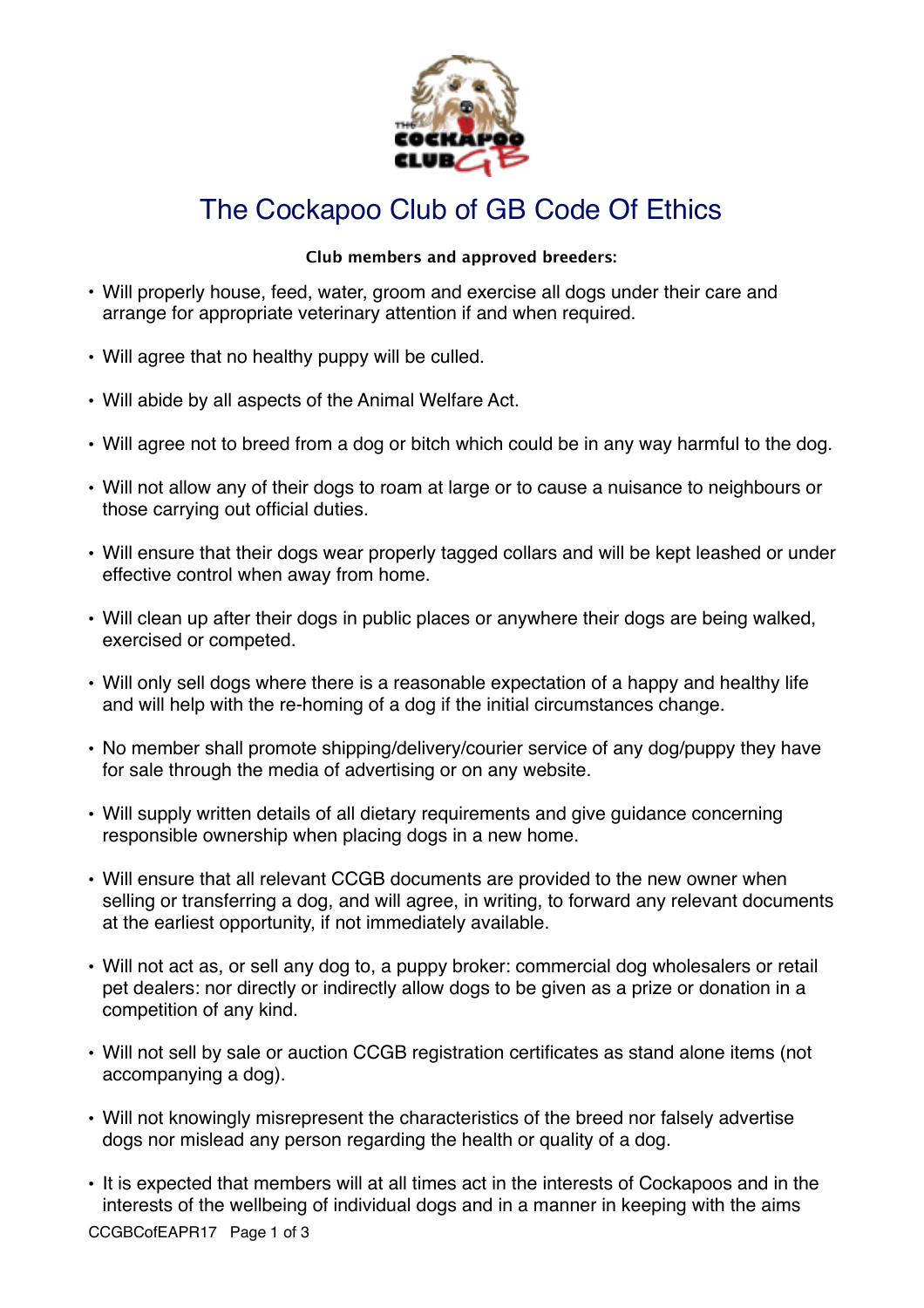and interests of the CCGB.

- It is expected that members will keep their own dogs in an environment and under a regime that as far as is possible ensures the well-being of the dog. Wilful neglect or cruelty to any dog may result in exclusion from or expulsion from membership.
- Before breeding a litter, equal consideration should be given to type, temperament, health, soundness and maturity of the bitch in question. Dogs tested to be affected by a serious inherited disease should not knowingly be bred from. It is the members responsibility to have proof of DNA health tests prior to mating. The DNA result by buccal swab or blood, must be accompanied by microchip number, which must be displayed on the test result certificate and photo id of the dog to accompany the document to be logged by the CCGB. The CCGB Committee and Inspectors reserve the right to view the health tests results from all of the members dogs that are involved in breeding Cockapoos, at any time. All breeding should be aimed at the improvement of the Cockapoo. Members should do all in their power to discourage breeding from clearly unsound or unhealthy stock. Stud service should be refused for bitches from such stock.
- It is the members responsibility to check the coefficient percentage of a predicted pairing prior to mating so as to ensure the COI remains below 6.25%. The Registrar can assist in this calculation if required.
- Members will abide by the rules of eligibility as set out in the Cockapoo Registration **Criteria**
- Members will abide by the terms of contract made between the seller and buyer of all the dogs in their ownership.
- No member may breed more than 4 litters a year unless they have a current Council Breeding License permitting them to do so. (In the event of the current law changing to breed no more than 2 litters a year, the CCGB will adopt the legal limit.)
- No bitch should be required to have more than 4 litters in her lifetime, due regard being given to the number of puppies whelped.
- No bitch may give birth to more than one litter in any period of 12 months and never without due regard for the well-being of the bitch.
- No bitch should be mated before the age of  $24$  months. No bitch should be mated after the age of six years old (on or after her 7th birthday). *Note: This rule will take effect from 1st November 2017. Before 1st November 2017 any bitch must be over 12 months old before mating.*
- No member should breed a litter unless she/he has the time and facilities to devote proper care and attention to the rearing of the puppies and to the well-being of the dam and no member should provide stud service unless she/he is satisfied that the owner of the bitch has such time and facilities.
- Every bitch that a member breeds must live in the same environment and with the same family from conception through whelping and to completion of weaning the puppies, an average of about 17 weeks, with the purpose to ensuring she is relaxed and in familiar